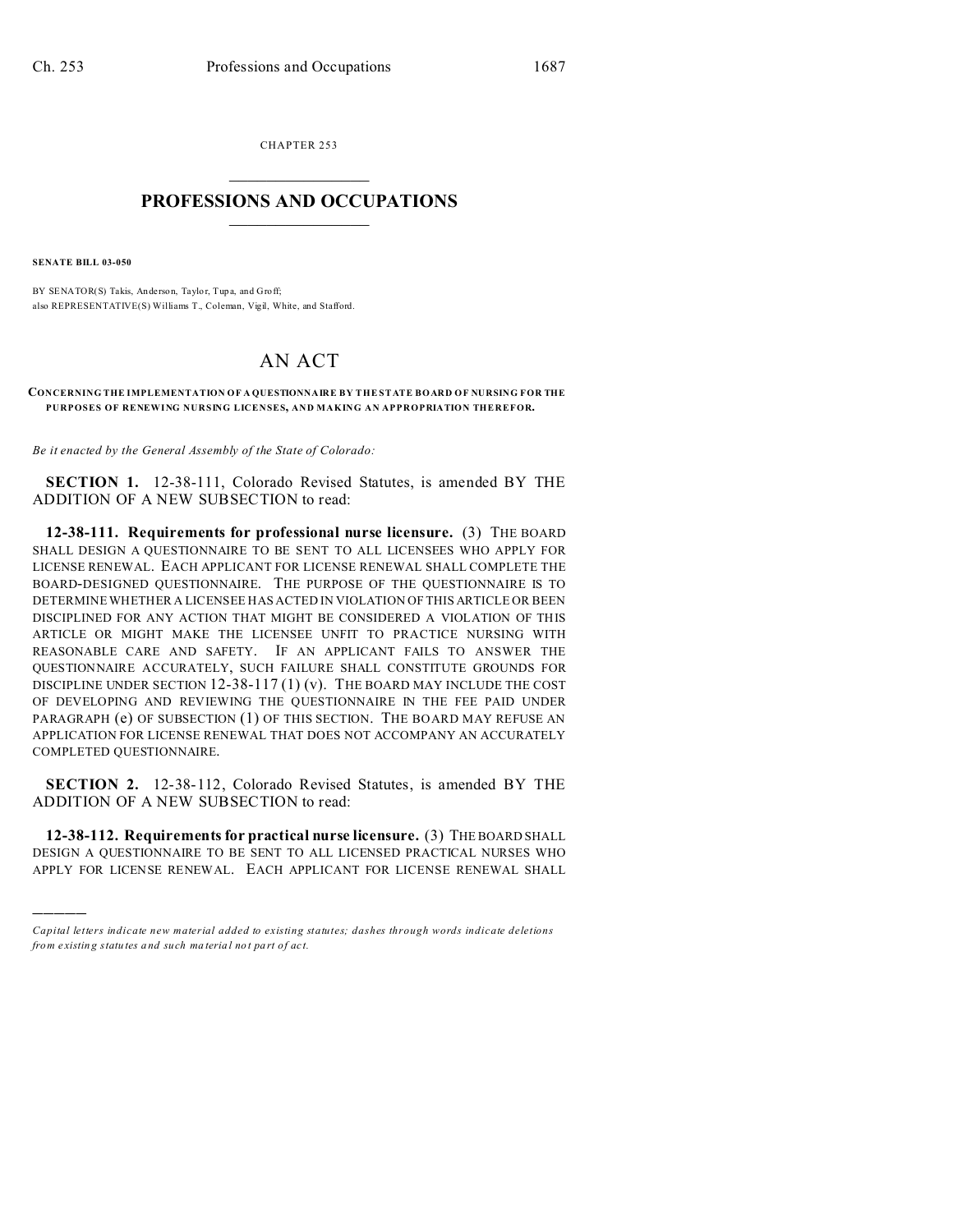COMPLETE THE BOARD-DESIGNED QUESTIONNAIRE. THE PURPOSE OF THE QUESTIONNAIRE IS TO DETERMINE WHETHER A LICENSEE HAS ACTED IN VIOLATION OF THIS ARTICLE OR BEEN DISCIPLINED FOR ANY ACTION THAT MIGHT BE CONSIDERED A VIOLATION OF THIS ARTICLE OR MIGHT MAKE THE LICENSEE UNFIT TO PRACTICE NURSING WITH REASONABLE CARE AND SAFETY. IF AN APPLICANT FAILS TO ANSWER THE QUESTIONNAIRE ACCURATELY, SUCH FAILURE SHALL CONSTITUTE GROUNDS FOR DISCIPLINE UNDER SECTION 12-38-117 (1) (v). THE BOARD MAY INCLUDE THE COST OF DEVELOPING AND REVIEWING THE QUESTIONNAIRE IN THE FEE PAID UNDER PARAGRAPH (e) OF SUBSECTION (1) OF THIS SECTION. THE BOARD MAY REFUSE AN APPLICATION FOR LICENSE RENEWAL THAT DOES NOT ACCOMPANY AN ACCURATELY COMPLETED QUESTIONNAIRE.

**SECTION 3.** 12-38-112.5, Colorado Revised Statutes, is amended BY THE ADDITION OF A NEW SUBSECTION to read:

**12-38-112.5. Retired volunteer nurse licensure.** (8) THE BOARD SHALL DESIGN A QUESTIONNAIRE TO BE SENT TO ALL RETIRED VOLUNTEER NURSES WHO APPLY FOR LICENSE RENEWAL. EACH APPLICANT FOR LICENSE RENEWAL SHALL COMPLETE THE BOARD-DESIGNED QUESTIONNAIRE. THE PURPOSE OF THE QUESTIONNAIRE IS TO DETERMINE WHETHER A LICENSEE HAS ACTED IN VIOLATION OF THIS ARTICLE OR BEEN DISCIPLINED FOR ANY ACTION THAT MIGHT BE CONSIDERED A VIOLATION OF THIS ARTICLE OR MIGHT MAKE THE LICENSEE UNFIT TO PRACTICE NURSING WITH REASONABLE CARE AND SAFETY. IF AN APPLICANT FAILS TO ANSWER THE QUESTIONNAIRE ACCURATELY, SUCH FAILURE SHALL CONSTITUTE GROUNDS FOR DISCIPLINE UNDER SECTION  $12-38-117(1)$  (v). THE BOARD MAY INCLUDE THE COST OF DEVELOPING AND REVIEWING THE QUESTIONNAIRE IN THE FEE PAID UNDER SUBSECTION (7) OF THIS SECTION. THE BOARD MAY REFUSE AN APPLICATION FOR LICENSE RENEWAL THAT DOES NOT ACCOMPANY AN ACCURATELY COMPLETED QUESTIONNAIRE.

**SECTION 4.** 12-38-117 (1), Colorado Revised Statutes, is amended BY THE ADDITION OF A NEW PARAGRAPH to read:

**12-38-117. Grounds for discipline.** (1) "Grounds for discipline", as used in this article, means any action by any person who:

(v) HAS NEGLIGENTLY OR WILLFULLY FAILED TO ACCURATELY COMPLETE AND SUBMIT TO THE BOARD THE DESIGNATED QUESTIONNAIRE UPON RENEWAL OF A LICENSE PURSUANT TO SECTION 12-38-111 (3), 12-38-112 (3), OR 12-38-112.5 (8).

**SECTION 5. Appropriation.** (1) In addition to any other appropriation, there is hereby appropriated, out of any moneys in the division of registrations cash fund not otherwise appropriated, to the department of regulatory agencies, for the fiscal year beginning July 1, 2003, the sum of two hundred ninety-five thousand eight hundred ninety-two dollars (\$295,892) and 3.0 FTE, or so much thereof as may be necessary, for the implementation of this act. Of said sum, one hundred seventy-six thousand two hundred ninety-two dollars (\$176,292) and 3.0 FTE is for allocation to the division of registrations, and one hundred nineteen thousand six hundred dollars (\$119,600) is for allocation to the executive director's office for the purchase of legal services.